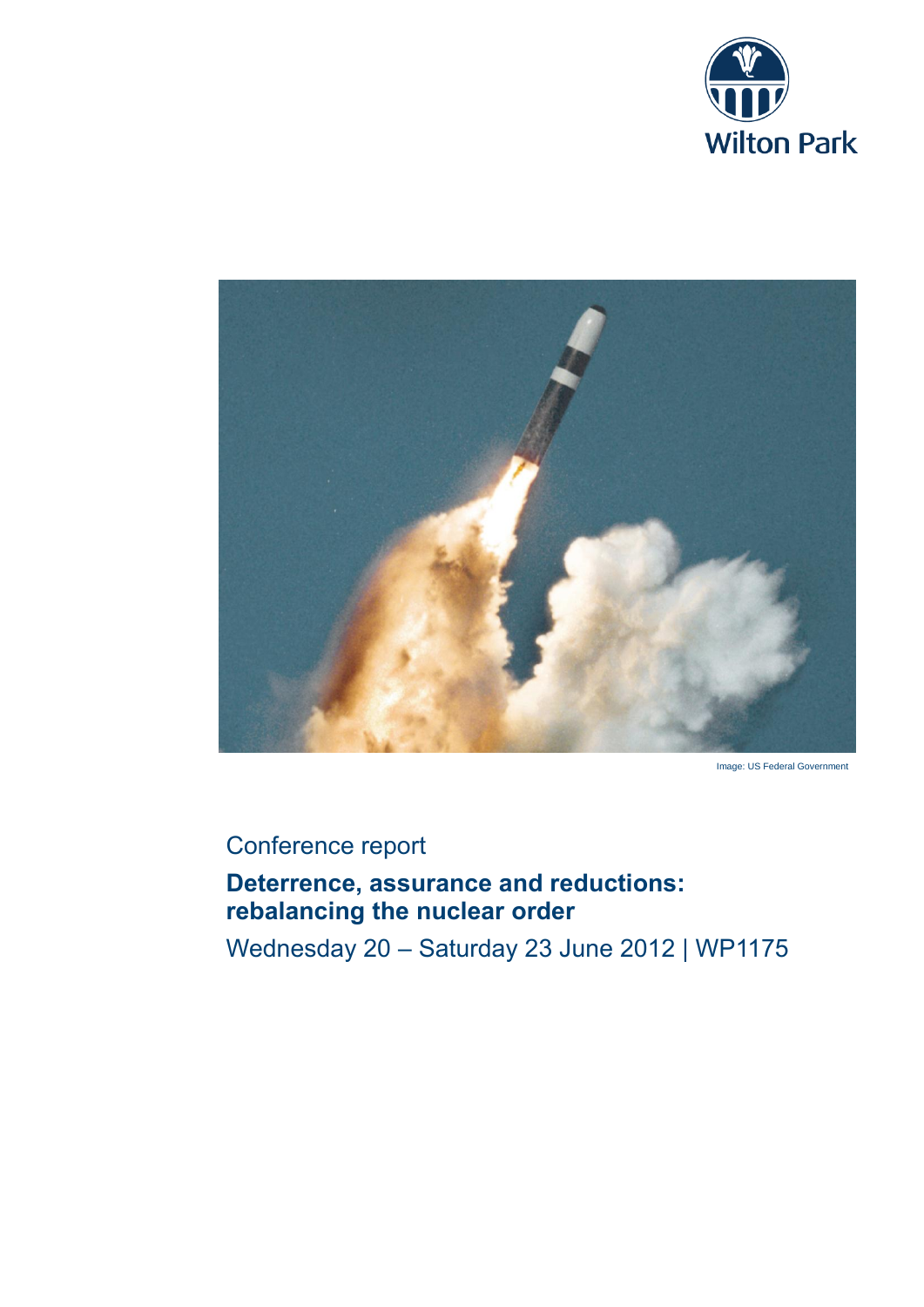

## Conference report

## **Deterrence, assurance and reductions: rebalancing the nuclear order**

## Wednesday 20 – Saturday 23 June 2012 | WP1175

In association with Lawrence Livermore National Laboratory and Sandia National Laboratories

Following relevant discussions at the 2012 NPT PrepCom and 2012 Chicago G8/NATO Summit, this conference assessed the role of nuclear deterrence in the NATO alliance. It addressed the implications of US-Russia nuclear reductions under the New START Treaty, Obama's Prague vision for global zero, and regional security priorities vis-à-vis nuclear policy. The implications for NATO's relations with Russia and bordering regions were also assessed. Discussions debated the criteria for successful nuclear deterrence of real and potential adversaries, as well as nuclear assurance to allies.

## **Key points**

- Strategic stability is the West's goal with respect to Russia. Preserving the international nuclear order is no longer simply an American responsibility; it requires partners to ensure stability.
- There appear to be three categories of nuclear posture among the nonsuperpower nuclear weapons states today. The UK and France are satisfied nuclear powers, and are reducing their arsenal sizes. India and China are restrained nuclear powers. China is not trying to achieve parity with anyone, nor is it developing new types of weaponry. India is evolving in a way similar to China, and sees the role of nuclear weapons as a secure second strike capability. Pakistan is an embattled nuclear armed state that feels an existential threat, is dealing with geographical and internal weaknesses, and believes it must rely on tactical nuclear weapons.
- Russia considers the next level of likely strategic reductions will take both sides to 1,000 strategic warheads. Going below that level would damage strategic stability. Moscow wants future reductions linked to the development of a joint missile defence system.
- The NATO member states of Central Europe are in particular need of continued U.S. assurance. For some, NATO's focus on expeditionary operations has come at the expense of core security. This is not the same alliance that Poland thought it was joining in 1994, for example. From Warsaw's perspective, Russia's growing shadow, as seen in the 2008 Georgian war, its military reforms, its responses to NATO missile defence plans, and its allure to some NATO members as a strategic partner, all weaken the Alliance's Article 5 commitments.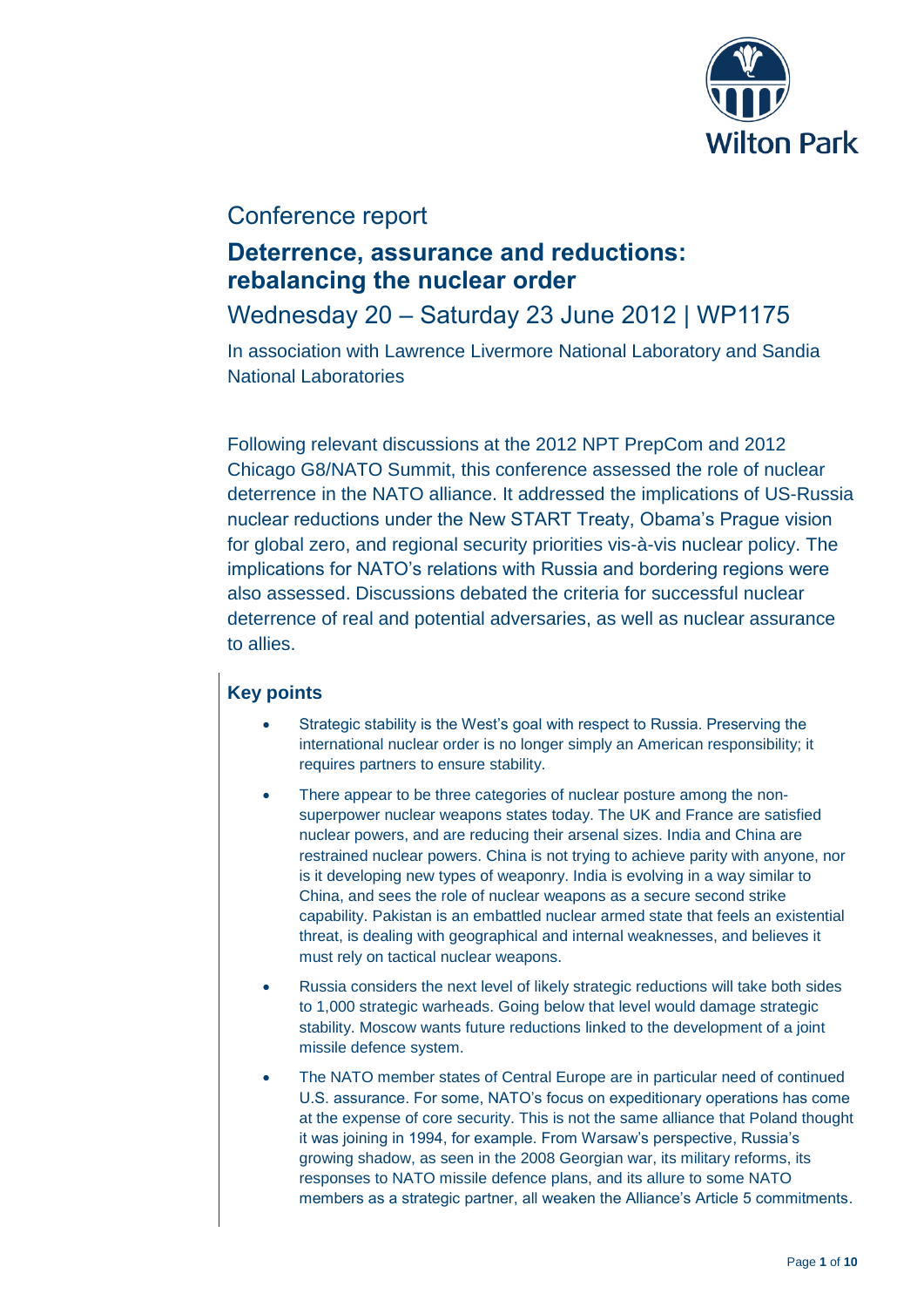- There are three dimensions to the extended deterrent issue for the United States. One is providing assurance to US allies and partners. But in return, the United States seeks assurance from its allies—assurance that they will stand with Washington in the decision-making process should the West ever seriously consider having to use a nuclear weapon. And it seeks the assurance of nonaligned states that rely on the P5 to meet their obligations, and who in return will help ensure global compliance with the non-proliferation regime.
- In some analyses of Iran becoming a nuclear weapons state, there are several potential regional proliferators that are most commonly discussed: Saudi Arabia, Egypt, and Turkey. Of those, Turkey is least likely to pursue its own nuclear weapons, since such a programme would be costly, Turkey falls under the NATO nuclear umbrella, and neither the Turkish people nor its government have any real desire to pursue such capabilities.

## **US-NATO-Russian relations: decisive trends and possible futures**

- 1. The Obama administration believes that the United States still has more weapons than it needs. NATO's Chicago Summit reaffirmed the desire to pursue transparency with Russia in order to reduce mistrust, miscalculation, and possible mistakes in decisionmaking. But it is clear that the United States and NATO no longer see Russia as an adversary. NATO is developing century responses to modern threats, and wants Russia to join it in those efforts. The major threat today comes from the Mediterranean and the Middle East with the rise of weapons of mass destruction (WMD) and ballistic missiles.
- 2. 'Mutually assured stability' is the new phrase for relations with Russia. The relationship between Russia and the West will be based on expanded military and economic cooperation. Neither side poses a threat to the core security interests of the other. Strategic stability discussions are underway with Moscow, with one element of those talks being cooperative missile defences. US objectives in those stability talks are to allow Russia to participate in NATO's programmes and see what the Alliance is doing, not just trust what it is telling them; and to forge a true strategic partnership that enhances security for all. There is time to develop confidence.
- 3. Questions remain about how strong the national consensus on these issues is in the United States. For example, presidential candidate Mitt Romney described Russia as a geopolitical foe. An election year like 2012 posed delays in any resolution to controversial issues. The hyper-divisive political system in an election year admittedly makes it challenging trying to identify common interests and national consensus on national issues. This is normal in a democracy, but it may also be a reflection of deeper divisions in American politics about the course it is on with respect to the Obama administration's 'reset' of relations with Russia.
- 4. Asian allies sometimes worry about US-Russian cooperation, and what that might imply for the region. For example, how far is the United States willing to go to deal with Russia? How can the West trust Russian intentions, if it fears that they can and might actually attack the West with thermonuclear weapons? How can it believe missile defence technologies are workable in a crisis? The United States has a solid partnership with Japan, with whom they share the Aegis missile defence system, amounting to one billion dollars per year in cooperative efforts. At the same time, strategic stability appears to be broken on the Korean Peninsula. The Six Party Talks are not working. The Peninsula was denuclearized in 1992, but North Korea has returned nuclear weapons to the region in recent years.
- 5. There are currently 13 areas of discussion between the Alliance and Russia for strategic stability, reflecting everything from conventional forces to missile defences to cyber security. The Russian defence minister had recently described three underlying principles that must be met for strategic stability to work: equality between the players,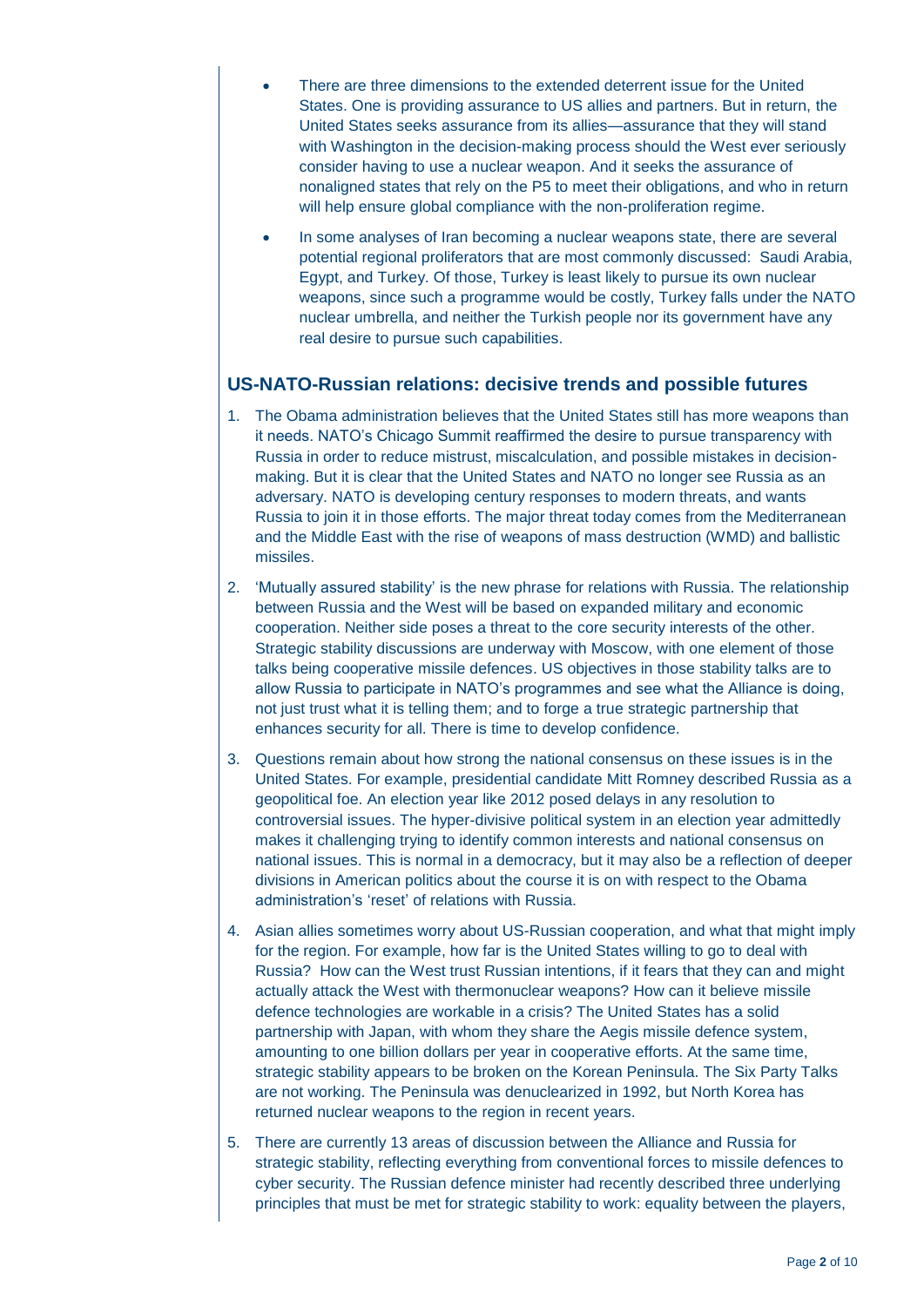an inseparable link between strategic offensive and defence, and an enduring role for offensive strategic deterrence.

- 6. Domestic politics notwithstanding, the US regards missile defence as a way to build networked regional relationships and a cooperative effort to deal with emerging threats. Allies see opportunities to leverage domestic capabilities and pursue business deals related to the NATO system. Agreements have already been signed with Romania, Turkey, Poland, Spain, and Norway. The level of coverage and breadth of protection will allow many players to get involved.
- 7. The purpose of the NATO BMD system is to deal with the proliferation of missiles in the Middle East, resulting dangers to Europe, and the possible use of Europe as a way of getting the attention of America. NATO missile defences are not meant to deter Russia, nor to threaten strategic stability with Russia. The system being deployed is not sophisticated enough to deal with Russia, and will be unable to handle an overwhelming attack—it is sized to meet a modest threat.
- 8. Given its history with the United States, Turkey's goal is not to be in a one-on-one relationship with America. It has concerns about US objectives in its missile defence programme and whether the United States wants to protect Turkey or Israel. It is President Obama's goal to protect all of NATO against current threats. This is a major change from the earlier Bush plan to deploy missiles in Poland to defend the United States. In fact, this is first time the Alliance has agreed to protect the territory of NATO. The plan is to deploy all four phases, but which specific systems are deployed beyond Phase III will depend on the threat that arises, particularly the nature of the Iranian nuclear programme. Russia has a role to play in this regard. For example, it could pressure Iran to change its plans, in return for which the Alliance might no longer need to deploy interceptors in Poland.

### **Appraising the impact of the Nuclear Posture Review on the P5**

- 9. The United States began the process of writing the 2010 Nuclear Posture Review (NPR) with a review of lessons learned from previous NPRs of 1994 and 2001. One key lesson from those earlier products was that the authors had not talked with anyone outside of the US government prior to preparing those. So this administration invited all nuclear states and allies to make contributions, and held talks with all of them except China. The goal was to enhance US efforts to deal with international proliferation and nuclear terrorism. The United States has held an annual conference among the nuclear P5 to discuss follow-up efforts to the NPR since the 2010 Nuclear Non-Proliferation Treaty (NPT) review conference. There was a desire within the administration to deepen cooperation across the board with the P5. The second lesson from previous NPRs regarded how to describe Russia. The 2001 NPR still named Russia a potential adversary and discussed potential scenarios in which the United States might need to use nuclear weapons against it. That was not conducive to strategic stability, so this perspective was modified in the latest version of the NPR. The United States wanted the new document to be more attuned to the new relationship with Moscow, and to set the stage for future arms control agreements. Therefore it called for further reductions that included non-strategic and non-deployed nuclear weapons, and it made unilateral announcements about the size of the US arsenal. Washington has been disappointed with the lack of response from Moscow. The United States had similar goals with respect to its relationship with China, but it received little response from Beijing.
- 10. An objective appraisal of the level of success in achieving these high level objectives would admit that the West is a long way from a next round of strategic talks. There are no strategic stability talks underway with China. Cooperation with the UK and France has been more successful, including sustained high level dialogue. Success can be seen in the final result of NATO's Deterrence and Defence Posture Review (DDPR).
- 11. In the realm of deterrence strategy, the United States wants to ensure that its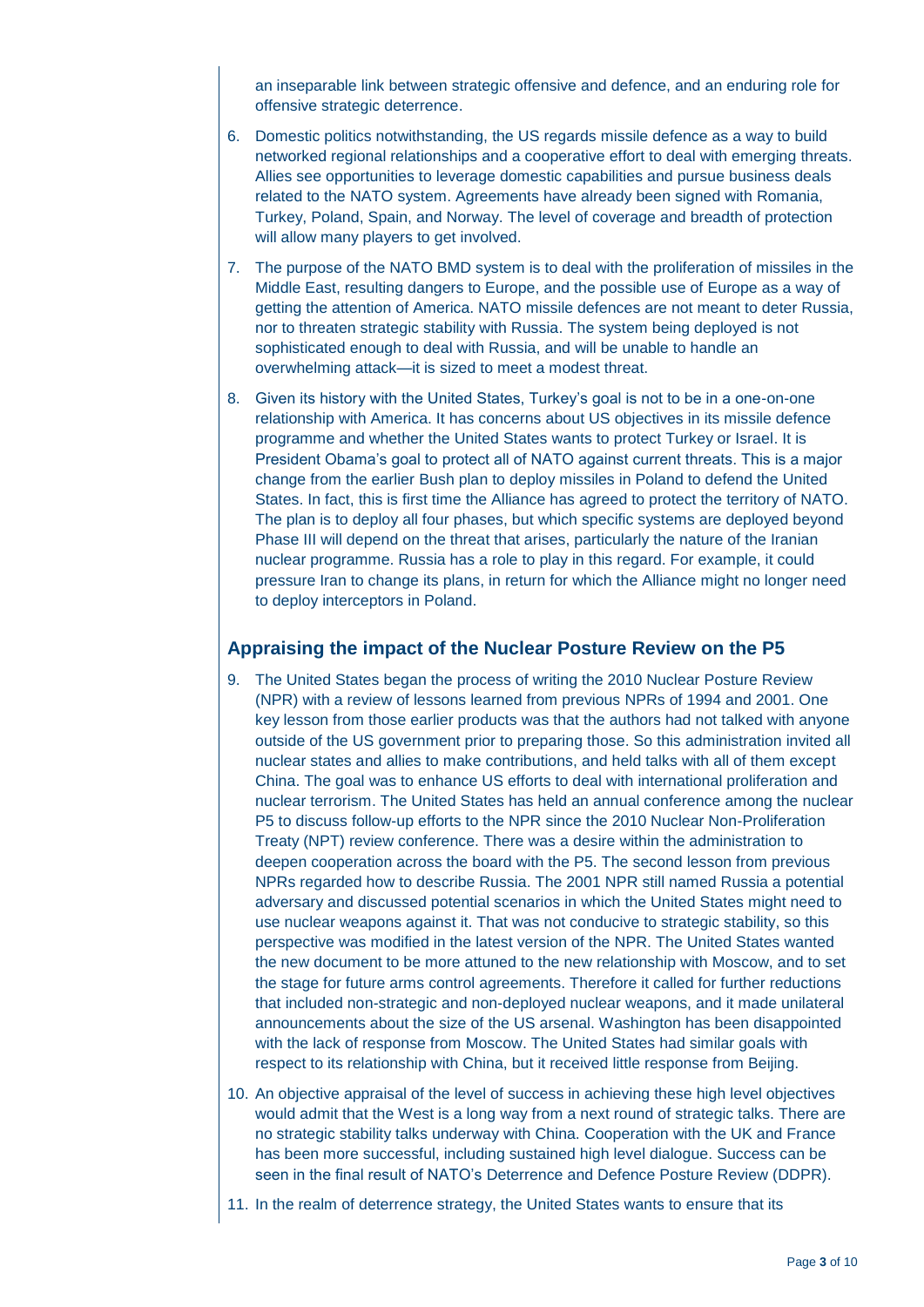deterrence force remains appropriately sized for the purpose it is meant to serve. Its primary focus is on regional conflicts that might lead some regional power to decide to use a weapon of mass destruction that threatens US or allied national interests. The United States will not rely solely on nuclear deterrence to deal with those scenarios. Its deterrence forces include nonnuclear strike systems, missile defences, and cooperative arrangements with regional allies. The United States will make decisions on further development and acquisition of specific non-nuclear prompt global strike, and seeks niche capabilities that can influence regional conflicts, but are not meant to oppose Russia.

- 12. The United States has spent no money on the modernization of its strategic systems since the end of the Cold war. The bill is now coming due. The Obama administration is committed to the current nuclear triad with a defined and expensive modernization and sustainment plan. It is also committed to sustaining a stockpile of weapons and the modernization of the nuclear enterprise. Funding these programmes presents a big problem.
- 13. This was the first NPR to state clearly and for the record that the United States recognized its NPT obligations. It was also a reaction to allied concerns that they were not going to cooperate with the United States unless they were assured that Washington meant its NPT Article VI obligations. So the United States aligned some of its findings to meet allied concerns, and everyone seemed happy with the result.
- 14. The US plan to continue its nuclear triad, especially its nuclear ballistic missile submarines (SSBNs), is particularly helpful to the UK. The key continuing role for nuclear weapons was highlighted in the NPR. The NPR did not require London to make any additional changes to the UK's 2006 White Paper. One change that did affect UK policy, however, was the US decision to retire nuclear Tomahawk cruise missiles. This made it easier for the UK to give up thinking about that option as a possible alternative to current delivery systems.
- 15. The UK has reduced its nuclear arsenal by 94% from its Cold War peak, making it the smallest nuclear power of the P5. At lower numbers the UK will have to see parallel reductions in the level of effect, not just in numbers. The UK's 2006 White Paper did not name likely adversaries. Instead, it focused on three aspects: the re-emergence of a major state adversary, new regional state threats, and state-sponsored WMD terrorism.
- 16. It proved a challenge for Britain to decide to be completely transparent in announcing its stockpile size and determining how many warheads it had. But the definition of warheads was not easy to determine. When do parts become a warhead? What about those being removed and dismantled? Still, the P5 are very close in their philosophy of what to call a warhead. Expect the UK to continue to provide publicly released numbers as measure of transparency. Furthermore, despite recent changes in the British government, there is no disconnect between the 2006 White Paper and the 2010 Strategic Defence and Security Review. The United Kingdom is unlikely to propose major changes or create contradictions in its policy in the near term. Changing the direction of British policy would require a seismic shift in the international security environment, or a serious domestic political upheaval.
- 17. In France, Paris appreciated being involved in the preparatory work and the drafting of the final document. That said, the NPR did not have an immediate impact on the nuclear strategy of the other P5 states, including France. US conventional deterrence capabilities give it alternatives that other nuclear powers do not have. That helps explain the US willingness to go further on negative security assurances than others have done with respect to chemical and biological weapons. The US objective of a world without nuclear weapons has been endorsed by nearly all of the other P5 states (except France).
- 18. The big question from Paris is whether it is the sole responsibility of the United States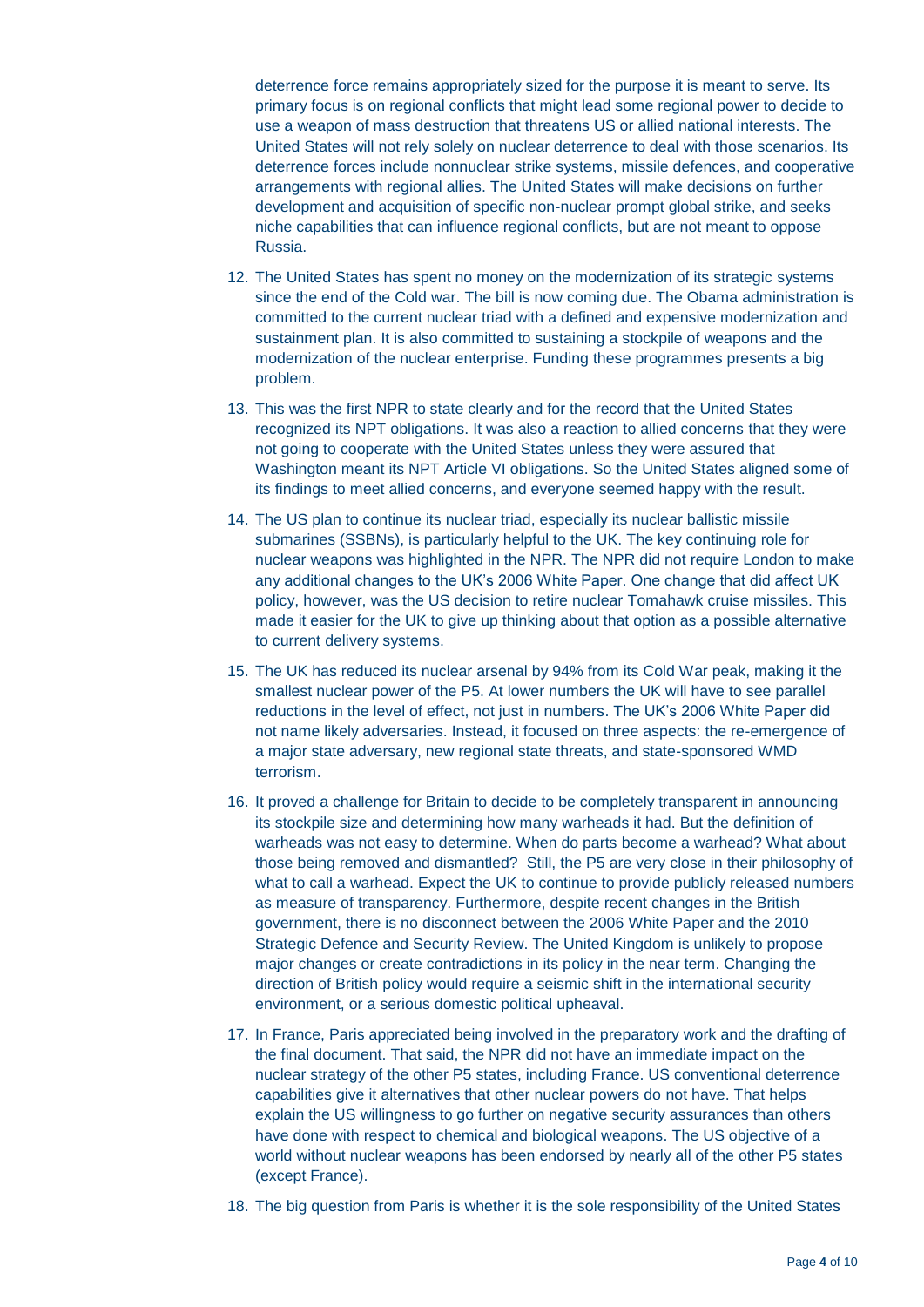to lead the effort to create international strategic stability? Admittedly, the United States and Russia have natural leadership roles due to their arsenal size. But the P5 ought to have a role, as well, at least at the middle level. The priority should be to convince other states to pursue discussions on the Fissile Material Cut-off Treaty. France is making a good faith effort to match the transparency shown by its allies. It releases its stockpile numbers annually, and would like to see some reciprocity by certain of the other nuclear powers.

19. The credibility of guarantees in the eyes of America's allies can take years to create. Strategic dialogues help, but they are not enough by themselves. Deep assurance comes about once allies recognize that they all share perceptions of the security environment. From an Asian ally's point of view, the 2010 NPR had a very positive impact on Japan's level of reassurance. Yet regarding the revised definition of negative security assurances, Japan retains serious concerns over the US guarantee to extend deterrence, given North Korean actions.

## **The future for reductions and disarmament in Europe**

- 20. There appear to be three categories of nuclear postures among the non-superpower nuclear weapons states today: first, the UK and France are satisfied nuclear powers, happy with what they have, and are reducing their arsenal sizes. India and China are restrained nuclear powers. China is not trying to achieve parity with anyone, nor is it developing new types of weaponry. India is evolving in a way similar to China, and sees the role of nuclear weapons as a secure second strike capability. Pakistan, on the other hand, is an embattled nuclear armed state. It feels an existential threat, is dealing with geographical and internal weaknesses, and hence must rely on tactical nuclear weapons. Outsiders fear the safety and security of Pakistan's arsenal more than its size.
- 21. How then should the West proceed? First, define its medium term objective. Under what conditions might global zero actually be achieved one day? If today's lack of trust between major powers is not suitable, what is required? Perhaps one should seek a world of finite arsenals of small numbers, where everyone is at the UK-China-Pakistan-India level of warheads. If that is acceptable as a broad objective, the United States and Russia have to do the most to get there, and have to do so together, in parallel. The New START treaty provides a good format for that effort, with its verification provisions. The West is currently witnessing mutual unilateralism within a bilateral framework.
- 22. Second, if the United States and Russia were to reduce their levels to about half the current levels, at that point they can begin thinking about bringing in the other states for multilateral discussions on strategic reductions across the board. But they should not establish new ceilings for smaller states—there should be a common level without assigned numbers for each state. It is a multipolar but unequal world, and the goal should be to strive to reduce those distinctions. The world can live at that level of restraint with significantly reduced levels of transparency. There is no need to count every single warhead, define what that means, or get to levels of detail where one is unable to guarantee everything. This also allows small states a degree of survivability and security.
- 23. If the world reaches a point where there is international nuclear restraint at much lower numbers, one then has to ask if that is actually a stable situation, or simply a waypoint on the way to zero. The world still wants to reduce the damage that might occur were a nuclear war actually to take place. So lower numbers are better than the status quo today.
- 24. An alternative view argues that NATO's nuclear sharing programme makes no sense. Politically, there is no scenario wherein one can envision the use of nuclear weapons by the Alliance. These are militarily incredible weapons, and their use would not be a good idea in any situation. Therefore they cannot deter any adversary. And if they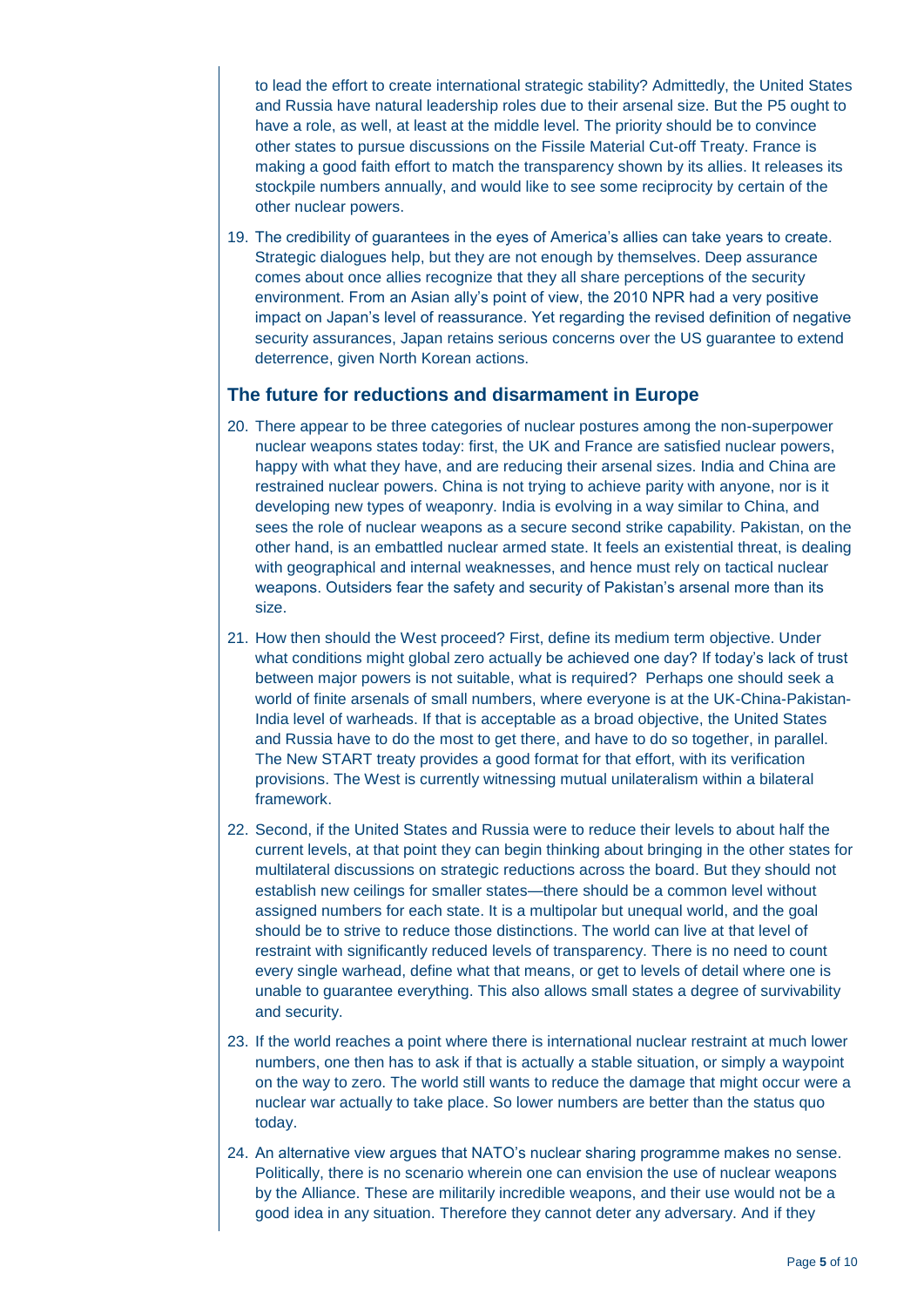cannot deter anyone, they are unable to provide assurance to NATO allies.

25. On the other hand, the current plan as highlighted in the NPR and NATO's DDPR is to replace the Alliance's current arrangement with stealth fighters and precision delivered tactical nuclear bombs. Would that make this a militarily usable weapon after all? Would such a move endanger stability? The United States may be converting a socalled political weapon to a precision guided, militarily usable weapon—a process that can be called 'escalation by default.'

## **The future of assurance**

- 26. Central Europe continues to regard itself as in particular need of assurance, and neither France nor the UK can provide the same security guarantees as the United States. There have been several attempts to create a list of items that add to the assurance of US allies. But in fact there is no such checklist. Assurance is more art than science. The well-known 'Healey theorem', named after the British Defence Secretary Denis Healey, stated that it took only 5% of US efforts to deter Russia, but 95% to assure its allies. That still seems to be true.
- 27. NATO's focus on expeditionary operations has come at the expense of its core security. This is not the same alliance that Poland thought it was joining in the 1990s. Russia's growing shadow, as seen in the 2008 Georgian war, its military reforms, its responses to NATO missile defence plans, and its allure to some NATO members as a strategic partner, all are regarded as weakening the Alliance's Article 5 commitments. All of these concerns led some in 2008-09 to predict a perfect storm brewing—these issues, at the same time as the United States was preoccupied with conflicts elsewhere, meant that those years were rather fractious for the Alliance.
- 28. Today, however, the issue of reassurance has been put back on the Alliance agenda. The Alliance's commitment to collective defence was confirmed in the DDPR released in Chicago in May. There have been technological and political advances made in the missile defence project. Some changes to NATO's nuclear posture are coming. The principal of reciprocity with respect to the Russian arsenal has been reaffirmed. The public release of the DDPR was itself reassuring to some allies. While some were modestly disappointed in the results of the DDPR, the fact that it was a public document reaffirmed some key security principles. The United States has also made some moves that have bolstered confidence in the future of the Alliance, such as the creation of joint training programmes, a focus on interoperability, and the renewed commitment to extended deterrence.
- 29. At the same time, some strategic missteps by the US administration have undermined the surety felt regarding extended deterrence by some allies. The initial change made by President Obama to the Bush missile defence plan in 2009 caught both Poles and Czechs by surprise. The 2012 open microphone incident between Obama and Medvedev raised questions about the US president's belief in European security. And the US pivot toward Asia—meaning away from Europe—was received almost universally in a negative way by most European allies.
- 30. There may be an overestimation of the need for assurance on the part of the United States, leading to too many assurance initiatives at once. Still, the decisions have been made, some are implemented, and the Alliance needs to move forward. The ultimate question for the Alliance today is whether NATO should retain those US weapons based in Europe.
- 31. The world has witnessed a unique geopolitical order since World War II, with a global superpower living on the North American continent that allied itself with a range of partners on the Eurasian rimlands to offset authoritarian states that lived in the Eurasian heartland. As part of this situation, today the global strategic weight appears to be moving broadly from Europe to Asia, and within Asia that centre of gravity is moving southwest. So one should expect a reversal of the Cold War days. What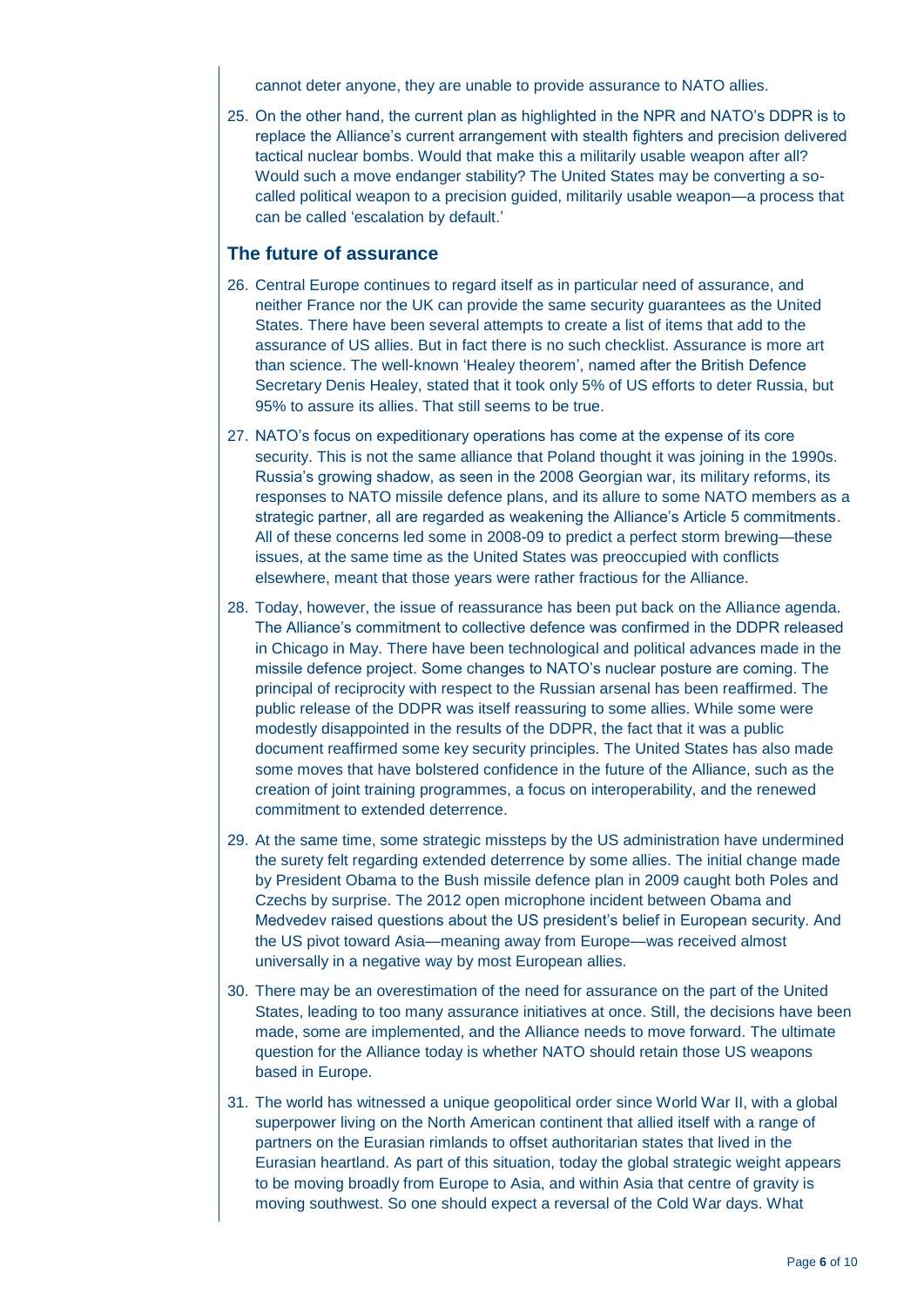happens in Europe today will be secondary and less important than what happens in Asia.

- 32. This raises the concept of two models: in Asia, assurance demands are going up, and the assurer is being asked to reassure allies in an uncertain but transformational strategic environment. In the United States, the profile of nuclear weapons is going down, as these weapons are increasingly seen as a relic of the age of cold war.
- 33. The Asian regional reassurance contour is in disarray at both the conventional and nuclear levels. Two of the five key allies who receive extended deterrence in East Asia, Taiwan and the Philippines, do not have nuclear guarantees. The three that do get bigger guarantees are South Korea, Japan, and Australia. First tier relationships in the region for the United States are those with China, India, and Japan. Second tier relationships are those with South Korea, Australia, and Indonesia.
- 34. There are no doubts within Japanese society that if they are attacked, the United States will respond on their side. What assures Japan? The Japanese government has actually published criteria for assurance: the steps taken must be demonstrable, stealthy, targeted, and so on. This translates into a requirement for American conventional forces, ISR capabilities, nuclear deterrence, missile defences, and nonproliferation steps to prevent adversaries from getting WMD. The numbers matter: more is better when it comes to deterring a big adversary.
- 35. There are three dimensions of the extended deterrent issue that need to be considered in the United States. One is providing assurance to US allies and partners. In return, the United States seeks assurance in return from its allies—assurance that they will stand with Washington in the decision-making process should the West ever seriously consider having to use a nuclear weapon. And it seeks the assurance of nonaligned states that rely on the P5 to meet their obligations, and who in return will help ensure global compliance with the NPT and the non-proliferation regime.

### **The evolving political and strategic balance in the Middle East**

### A View from Turkey

- 36. Turkey and Iran have had no wars since 1639, with land borders that are set and unchanged. As a result, both countries have their own sphere of cooperation and competition. In terms of cooperation, there is annual trade of between the two states amounting to \$16 billion, but that is heavily weighted in Iran's favour. The countries have conducted a joint fight against PKK terrorism. And there is a willingness to discuss regional issues, including Iraq and Syria. Competition is primarily based on the simple fact that Iran is Shia, and Turkey is Sunni. This makes for a complicated relationship.
- 37. Although there are no fundamental differences in terms of Turkey's goals or strategic outcomes in Iran from those of its NATO allies, there is a difference in preferred tactics. Turkey doesn't believe in the value of sanctions, but prefers diplomatic engagement. It wants to avoid military conflict in the region.
- 38. Turkey's position with respect to the nuclear fuel cycle is that it is transitioning to civil nuclear power. The first reactor is being built by Rosatom, with planned future expansion of the system to meet growing electrical requirements. It has been negotiating with Russia, Japan, and South Korea over nuclear fuel. The official Turkish position is that Iran has the right to pursue peaceful atomic power as long as it abides by its NPT commitments. From Ankara's perspective, the nuclear fuel deal was presented as a confidence building measure, and was not meant to solve the entire Iran nuclear problem. Turkey has not considered the question of a limited fuel cycle. Its first reactor will use contract support from Rosatom which will handle the complete fuel cycle, front and back end. There will be no spent fuel issues for Turkey to deal with. A recent Carnegie poll showed that 54% of Turks want Iran to be allowed to develop an indigenous nuclear weapon programme. In addition, 35% said Turkey should also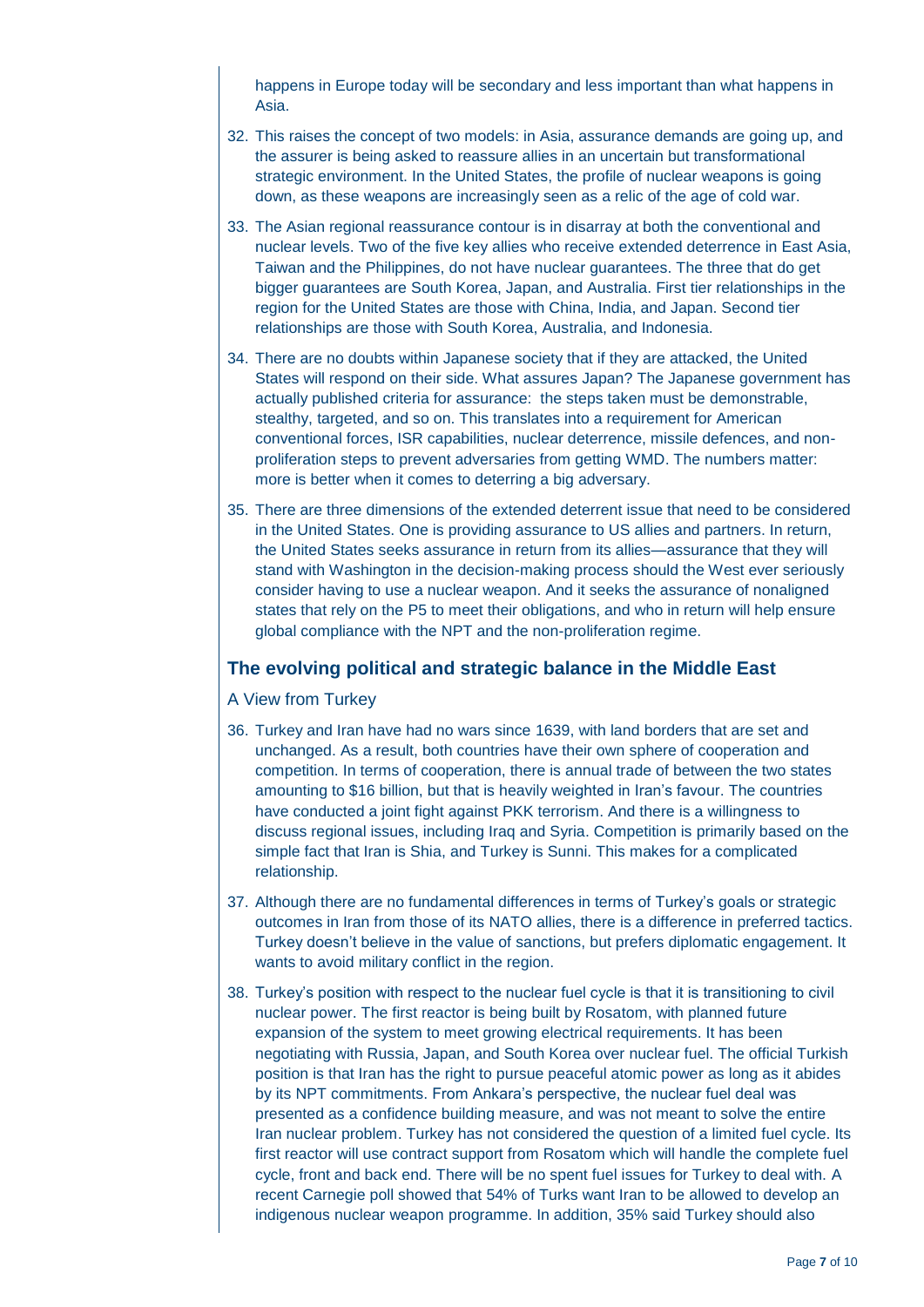develop their own nuclear weapons, and only 8% believed and trusted in NATO as its security guarantees. However, if all else fails, one should expect Turkey to remain firmly in the Western camp.

- 39. The Arab Spring and the NATO missile defence deal with Turkey have changed things. Deterioration in Turkey's relationship with Iran is one result. When the Arab Spring began, the two states were close in their positions. When Turkey switched its position and supported NATO intervention in Libya, things began to change. Syria today reflects this diametrically opposite position. Turkey is at the vanguard in calling for the removal of Assad in a very hawkish approach. Iran, on the other hand, is giving strong political support to the regime in Damascus.
- 40. The current government has shifted away from prioritizing its policies with the West. Turkey is no longer as interested in becoming firmly embedded with the West as it once was. It wants to be a regional power that can act in concert with the West. This would make it not quite an independent actor, which is fine, since Turkey would lose too much from an economic and security perspective if it did. Rather, it is trying to discover how to become a strategic player in the region while remaining wedded to the West. Recently, there have been some shifts back to the West given events in Turkey's regional security, resulting in a domestic debate over how far to go in either direction.

#### A View from Iran

- 41. Iran saw the Arab Spring as an opportunity, and hoped that the world might withdraw from what Tehran regards as Iranophobia as a result. Some regimes in the Middle East were leading efforts to enhance fear of Iran, especially President Mubarak in Egypt. Today Iran would like to improve relations with the new Egypt, while respecting its history and importance, even though it is a Sunni state. Iran wants to strengthen Islamic views in all Arabic countries. This might also allow Iran to get out of its normal status in the region, in which it is seen as a non-Arab country. It also wants to expand its regional roles in order to balance its relations with the great powers, including the United States.
- 42. Issues in Syria rapidly changed from an internal issue to a regional balance of power concern. Iran's primary goal in Syria is to maintain its status as an independent and friendly country. But there are other issues, as well: the relationship of the two states' heavy industry, energy security, a future oil pipeline thru Syria to the Mediterranean, and so on. In addition, Iran wants to keep the line of resistance via Hezbollah within Syria, and contain Western views from coming into the region—and more broadly, to keep the West from expanding its influence in the region. There are implications for the regional balance of power. Without solving Iranian-Turkish differences regarding Syria there can be no peace in the region.
- 43. From Iran's perspective, the NPT requires a lot of giving from Tehran, without getting anything in return. The United States is focusing too much on a potential threat from Iran's peaceful nuclear power programme. Washington is injecting ideological issues into a civil energy programme. The theme Washington pursues regarding nuclear terrorism may underplay the extent to which it would be bad for Iran, too. Instead, the United States and the West could make this an arena for cooperation. Iran was disappointed, for example, not to be even invited to Washington for the 2010 Nuclear Security Conference.

#### **Proliferation, deterrence, and assurance in the Middle East**

### A View from Egypt

44. Efforts to achieve peaceful objectives in the Middle East have been stagnant for three or four decades. Rising antagonisms between the primary antagonists have hurt the possibility of successful negotiations over security issues, including non-proliferation. The Obama administration raised hopes in the region, but three years after his inauguration the international community is still trying to deal with a nuclearizing Iran.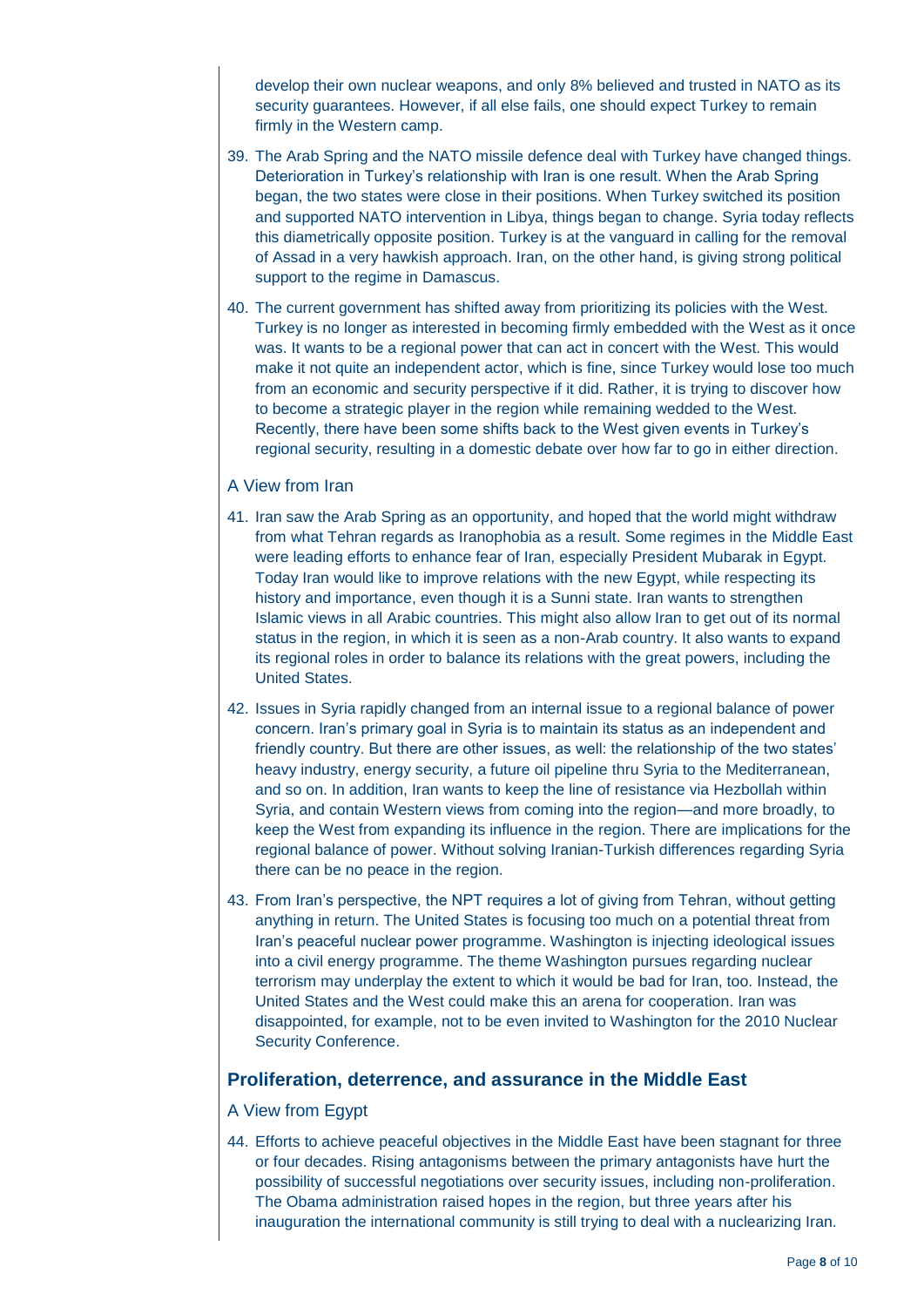Western powers rely on escalating diplomatic and economic pressure, and the IAEA works to limit materials, but Iran seems bent on gaining time to work on its programme and enhance its regional influence. So a new approach is needed to overcome the failures of the past. The world needs to overcome the interests of states in the region. The best venue to do this might be the NPT 2010 Review Conference action plan that called for a conference on a Middle Eastern WMD-free zone. Nobody underestimates how complicated the region and the issues are. But what is needed is a forum where states can begin talking, using the talks as a confidence-building measure from which cooperative thinking may develop.

#### A View from Israel

- 45. The fault lines between powers are becoming more distinguishable, conflicts are arising, and threat perceptions are being augmented as a result of developments in the region, especially the Arab Spring. In such a situation, it is hard for Israel to envision concepts of cooperative security. In Tel Aviv there is more attraction to ideas regarding counter-proliferation than non-proliferation as a result of the Iranian nuclear programme.
- 46. Nobody likes the military option. This should and would be a last resort. But the general consensus in Israel is that the military option needs to be left on the table. The recent domestic debate over this option was misconstrued in media reports. It was not a situation where the political community wanted a military attack, but the security community opposed it. All sides want to leave the military option on the table; the question is really about the nature and timing of an attack. Israel does not want to lose the opportunity to strike when Iran enters a 'zone of immunity'. Even after that happens, the United States could still strike Iran, though Israel would be deterred from doing so alone.
- 47. The bottom line is that a nuclear Iran is unacceptable to Israel. Some think that a balance of terror might be stable between the two states, but most agree that such a situation would be a bad scenario since it could leave to a cascade of proliferation in the region. Stable deterrence is much less likely in a multipolar nuclear region than in bilateral relations. And if Iran gets nuclear weapons, it may become more aggressive and assertive in its anti-Israeli activities. There are some in Israel who harbour suspicions that Iran is using the P5+1 negotiations to gain time to achieve a nuclear weapons status. Israel does not, however, think it likely that Iran would give nuclear weapons to non-state actors or terrorists, because they will know they remain responsible for the results.

## **Conclusion**

Given the level of threats faced in the world today, the number of nuclear weapons is disproportionate. The nuclear powers do not need the 23,000 weapons in their arsenals today. The United States alone still has 1,800 deployed nuclear warheads, 1,200 in reserve, and 3,500 awaiting dismantlement. They are also very expensive, both to build and maintain. The nuclear powers should not passively accept those costs.

The Alliance will face three intellectual conundrums in the coming years. First, public attention will recede in future, and it will be harder to get traction on nuclear issues. The Obama Prague speech and the nuclear summits were valiant efforts to revitalize the debate. Second, as the world moves away from the possibility of big power war, it will also shift to lower level -weapons in regional conflicts. And third, the West has to maintain its nuclear policy while drawing down the numbers of weapons. It needs to balance rhetoric with action, deterrence and disarmament.

So what is a good roadmap for the NATO allies? First, the Alliance cannot take unilateral disarmament steps. Effective deterrence is still viable: the security provided by nuclear weapons reassures allies; makes NATO a predictable entity; and allows states to do other things. As NATO introduces new items, such as missile defences, the Partnership for